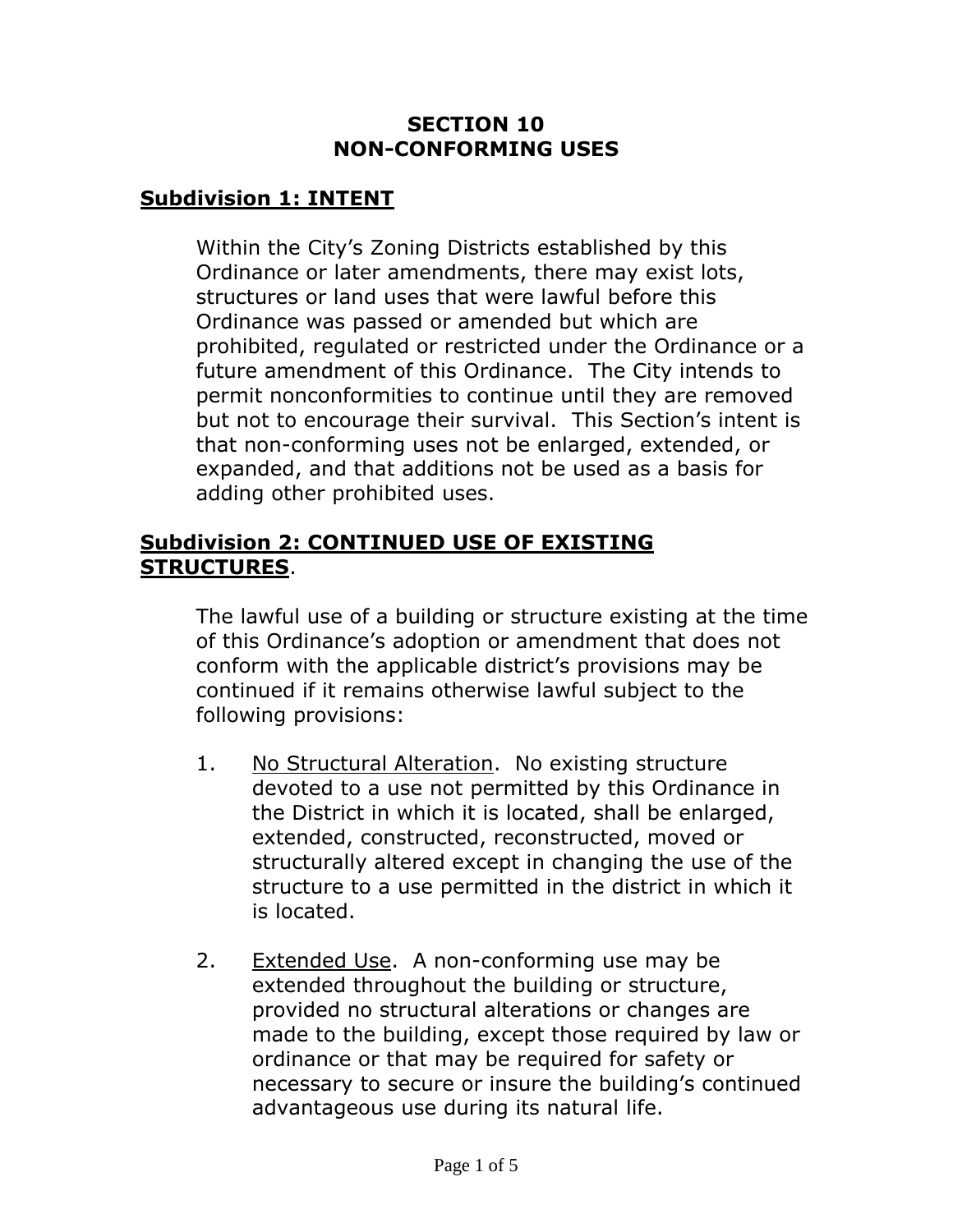- 3. Change to Another Nonconforming Use. If no structural alterations are made to any structure or premises involving a nonconforming use, the use may be changed to another nonconforming use if the City Council, either by general rule or by making findings in the specific case, finds that the proposed use is as appropriate or more appropriate to the District. In permitting the change, the City Council will consider the Planning Commission's recommendations and may require appropriate conditions and safeguards.
- 4. Replacement by Permitted Use. If a structure's nonconforming use is replaced by a permitted use, the nonconforming use may not be resumed.
- 5. Discontinued Use. If a nonconforming use is discontinued for twelve (12) consecutive months, the use must not be resumed except in conformance with the regulations of the District where the use is located.
- 6. Removal or Destruction. Where nonconforming use status applies to a structure or structure and land in combination, the removal or destruction of 50% or more of the structure will eliminate the nonconforming status of the land and/or building. The structure may not be reconstructed as a nonconforming use.

## **Subdivision 3: MAINTENANCE AND REPAIRS**.

On any building devoted in whole or in part to any nonconforming use, normal maintenance, including but not limited to the repair or replacement of non-bearing walls, fixtures, wiring, and plumbing, may be performed if the maintenance, repairs or replacement does not exceed 50% of the building's current assessed value (as determined for property tax purposes) in any 5-year period. No loadbearing walls may be replaced nor may the cubic content of the building be increased.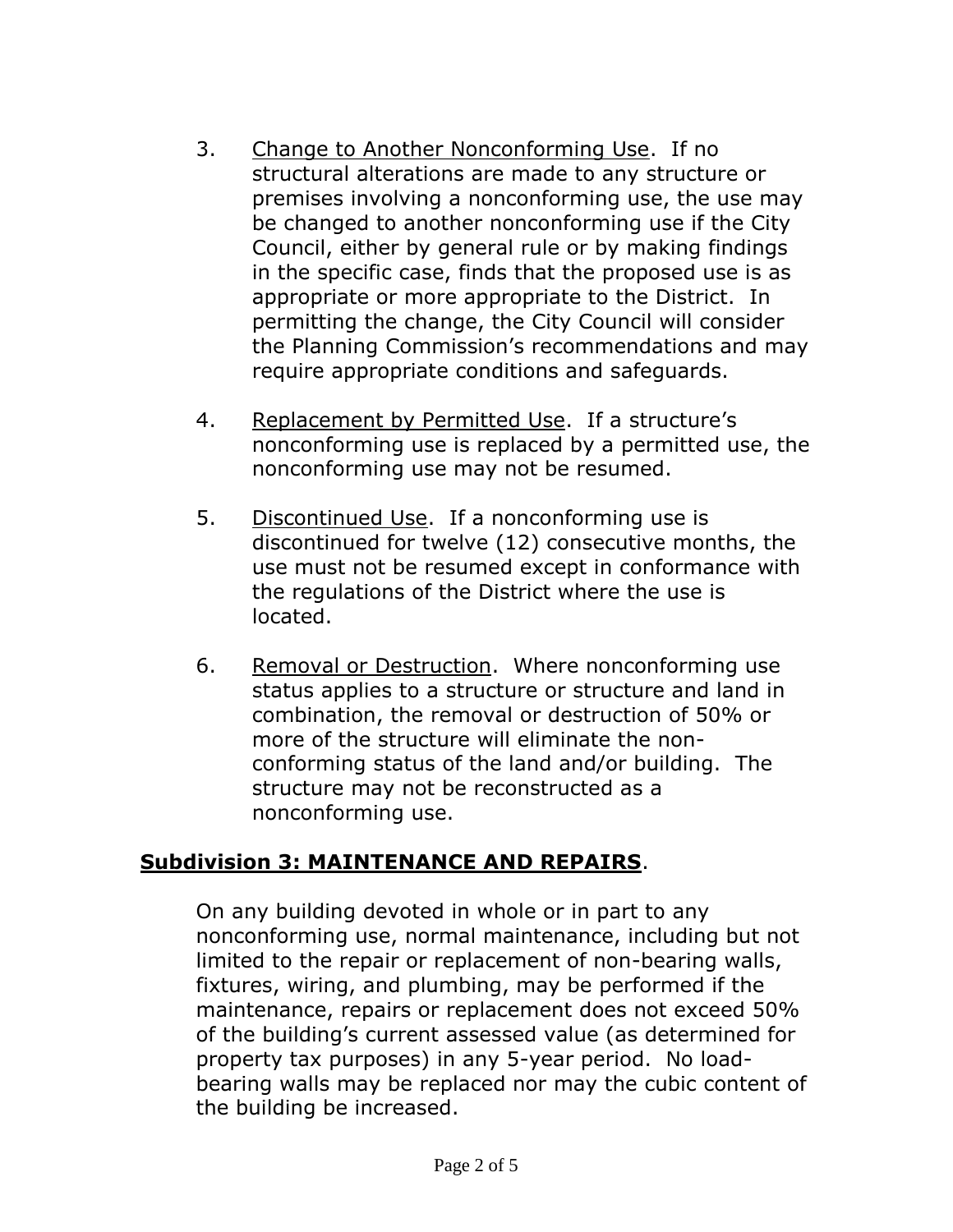# **Subdivision 4: NON-CONFORMING STRUCTURES**.

Where a lawful structure exists that could not be built under this Ordinance because of restrictions on area, lot coverage, height, setbacks or other characteristics of the structure or its location on the lot, the structure may remain and continue to be used so long as it remains otherwise lawful, subject to the following provisions:

- 1. No Increased Nonconformity. A nonconforming structure may not be enlarged or altered in a way which increases its non-conformity.
- 2. Damage. Any non-conforming building or structure damaged more than fifty (50) percent of its then assessed value (as determined for property tax purposes), exclusive of foundations at the time of damage by fire, collapse, explosion or acts of God or public enemy, may not be restored or reconstructed and used as before such happening; however, if less than fifty (50) percent of the building's value (based upon assessed value) is destroyed, the building may be restored, reconstructed or used as before provided that it is reconstructed within twelve (12) months of such happening and that it is reconstructed using similar materials and architectural design. Alternative materials or design may, however, be used provided Planning Commission approval is obtained.

## **Subdivision 5: NON-CONFORMING LAND USES**.

Where land uses exist that are not permitted under this Ordinance's terms as enacted or amended, the use may be continued if it remains otherwise lawful, subject to the following:

1. No Increased Nonconformity. A non-conforming use may not be enlarged or increased, nor extended to occupy a greater area of land.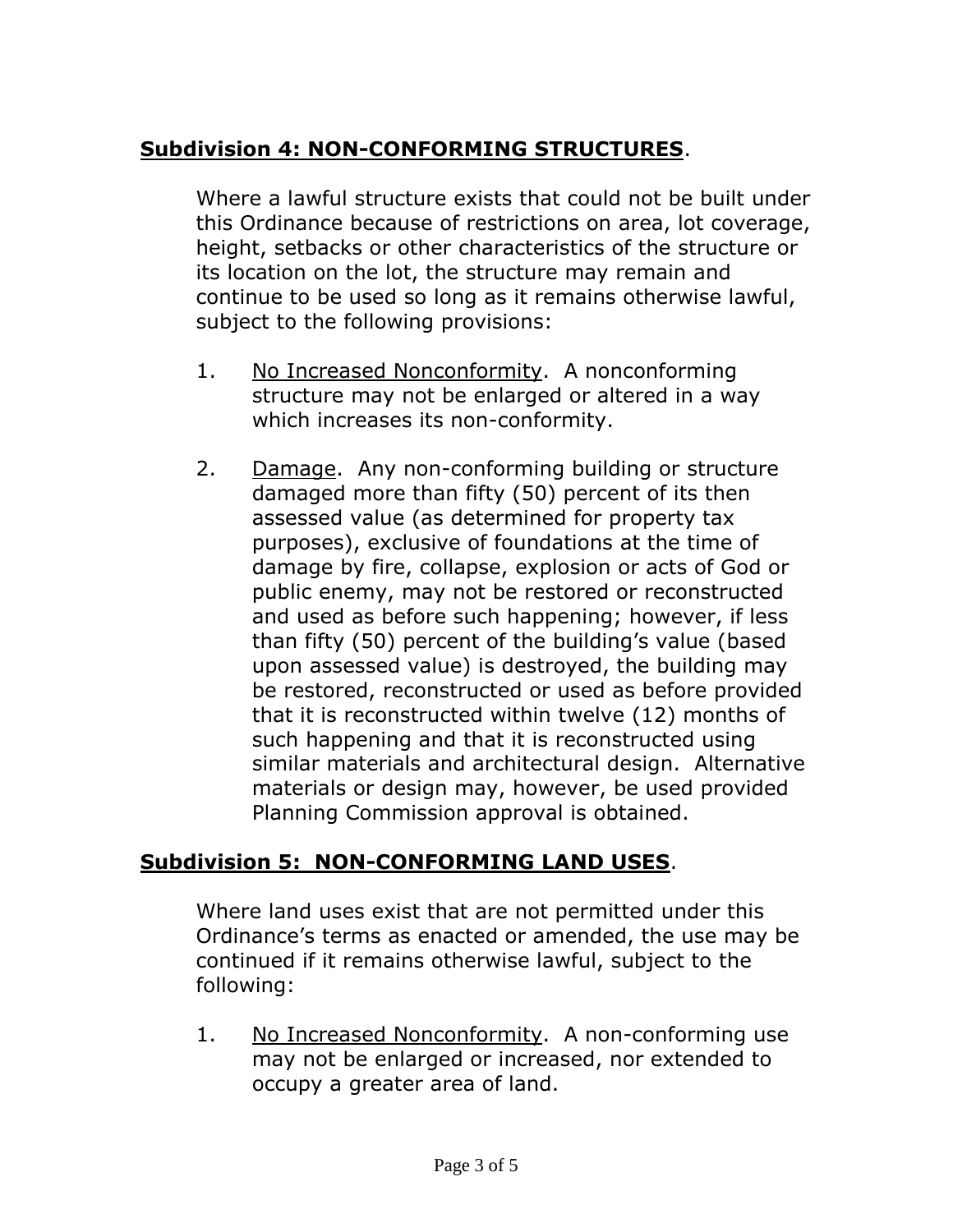- 2. Discontinued Use. If any non-conforming use of land ceases, for any reason, for a period of more than thirty (30) days, any subsequent use of the land must conform to the requirements of this Ordinance.
- 3. Moving Use. A non-conforming use may not be moved in whole or in part to any other portion of the lot or parcel not occupied by the use at the effective date of this Ordinance's adoption or amendment.

# **Subdivision 6: ABANDONMENT**.

A non-conforming use of a building or premises which has been abandoned must not be returned to the nonconforming use. A non-conforming use will be presumed abandoned when all or substantially all of the equipment and/or furnishings have been removed from the premises and have not been replaced or the use ceases, for any reason, for a period of more than thirty (30) days.

## **Subdivision 7: UNSAFE STRUCTURES.**

Nothing in this Ordinance is intended to prevent the strengthening or restoring to a safe condition any portion of a building or structure declared unsafe by the City Building Inspector.

#### **Subdivision 8: CONSTRUCTION STARTED BEFORE ENACTMENT**.

Any proposed structure which will, under this Ordinance, become non-conforming but for which a building permit has been lawfully granted prior to the effective date of this Ordinance, may be completed in accordance with the approved plans; provided construction is started within sixty (60) days of the effective date of this Ordinance, is not abandoned for a period of more than one hundred twenty (120) days, and continues to completion within one (1) year. Such structure and use must thereafter be a legally non-conforming structure and use.